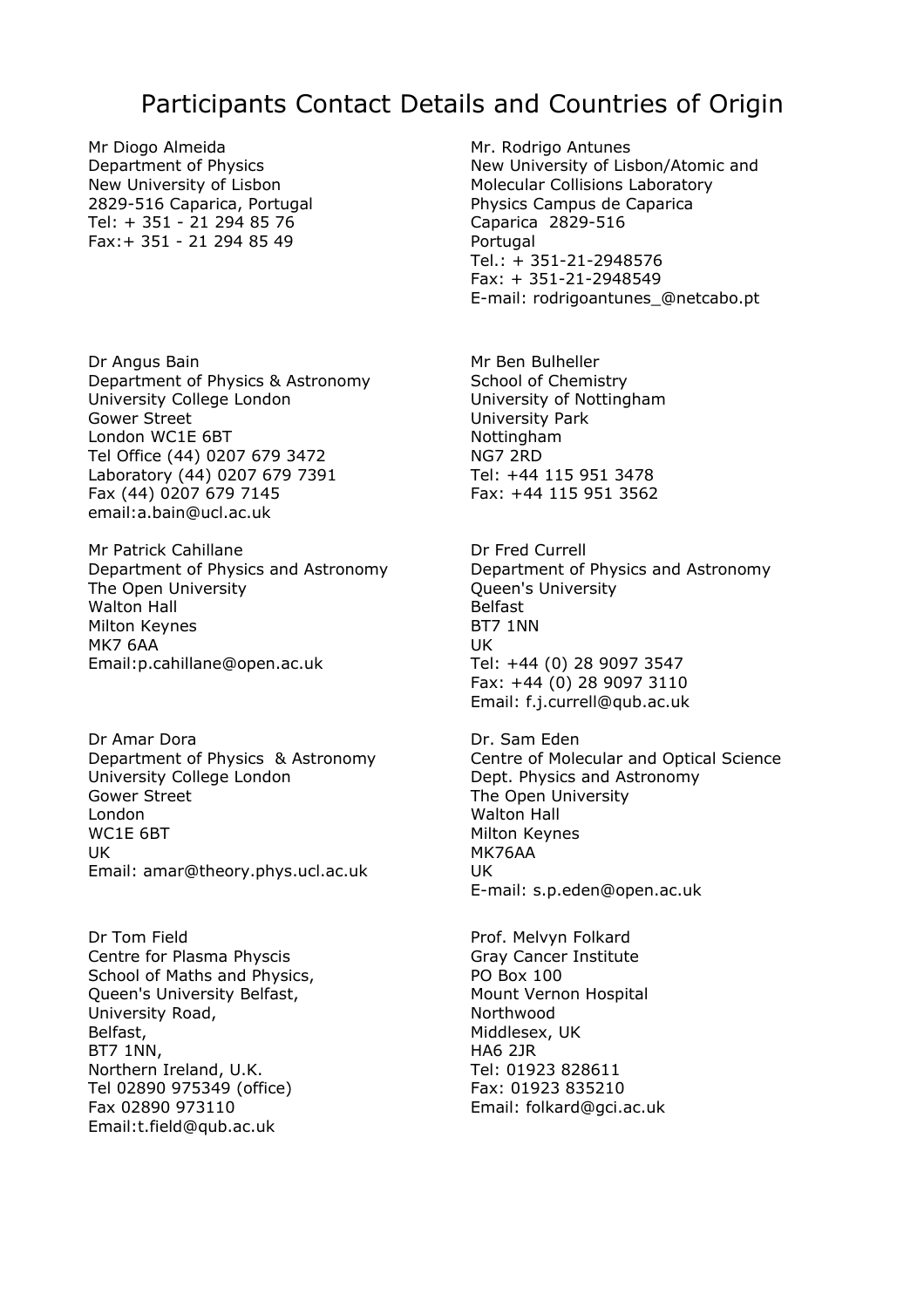Prof. Gustavo Garcia Consejo Superior de Investigaciones Cientificas, Física Atómica, Molecular y de Agregados Serrano 113-bis, Madrid 28006 Spain Tel.: +34-91-5901606 Fax: +34-91-5854894 E-mail: g.garcia@imaff.cfmac.csic.es

Prof Maciej Gutowski Chemistry - School of EPS William H Perkin Building Heriot-Watt University Edinburgh EH14 4AS, UK Tel.: +44 (0)131 451 3083 (direct) 3103 Fax: +44 (0)131 451 3180 Email: m.gutowski@hw.ac.uk

Prof Jonathan D. Hirst School of Chemistry, University of Nottingham University Park, Nottingham NG7 2RD Tel: +44 115 951 3478; Fax: +44 115 951 3562 Email:jonathan.hirst@nottingham.ac.uk

Mr Richard Hugtenburg School of Physics and Astronomy University of Birmingham Edgbaston Birmingham B15 2TT Tel: +44(0)121 414 4729

Dr Charlie Jeynes Surrey Ion Beam Centre 18 NC00 ATI School of Electronics and Physical Sciences University of Surrey Guildford, Surrey GU2 7XH Tel +44 1483 689846 Fax +44 1483 686091

Dr Elspeth Garman Department of Biochemistry, Rex Richards Building, University of Oxford, South Parks Road Oxford OX1 3QU U.K. Tel: (44)-1865-275398 Fax: (44)-1865-275182 E-mail:elspeth@biop.ox.ac.uk

Dr Jamie Harle Department of Physics and Astronomy The Open University Walton Hall Milton Keynes MK7 6AA Tel. +44 (0)1908 655132 Fax. +44 (0)1908 654192 Email:j.harle@open.ac.uk

Dr Robert Janes Dept. of Crystallography Birkbeck College University of London Malet Street London WC1E 7HX U.K. Tel: 44-(0)207-631-6800 Fax: 44-(0)207-631-6803 Email: r.w.janes@qmul.ac.uk

Dr Karen Kirkby Surrey Ion Beam Centre 18 NC00 ATI School of Electronics and Physical Sciences University of Surrey Guildford, Surrey GU2 7XH Tel +44 1483 689846 Fax +44 1483 686091 email k.kirkby@surrey.ac.uk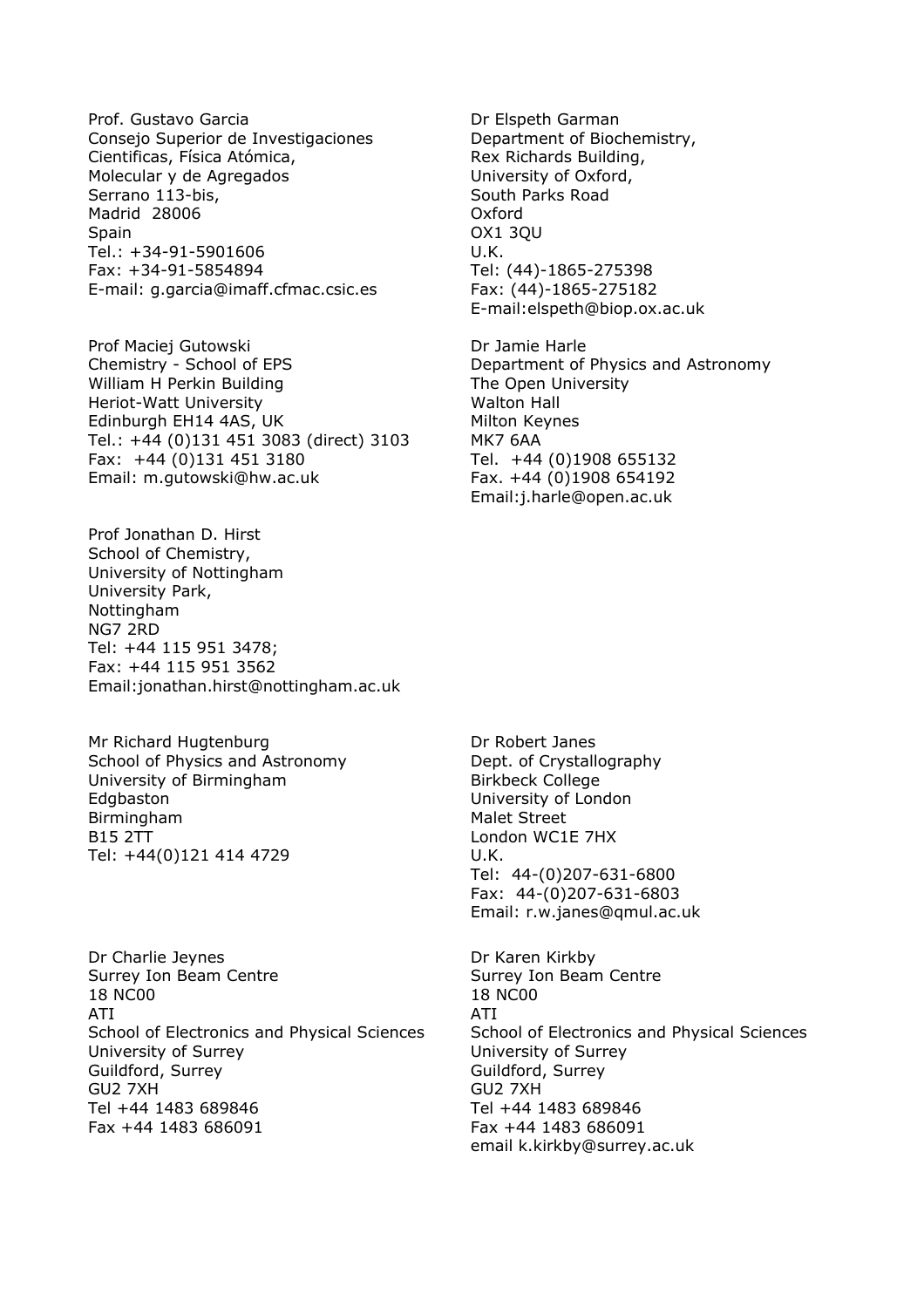Prof. Paulo Limao-Vieira New University of Lisbon Department of Physics Campus de Caparica, Caparica 2829-516 Portugal Tel.: +351-21-2948576 Fax: +351-21-2948549 E-mail: plimaovieira@fct.unl.pt

Prof. Tilmann Maerk Institut für Ionenphysik und Angewandte Physik Technikerstr.25 A-6020 Innsbruck, Austria Tel:. 0043 512 507 6240 Fax:. 0043 512 507 2932 mailto: tilmann.maerk@uibk.ac.at

Dr. Chris A. Mayhew School of Physics and Astronomy University of Birmingham Edgbaston **Birmingham** B15 2TT Tel: +44(0)121 414 4729/8460 Email: c.mayhew@bham.ac.uk

Dr Kevin McGuigan Dept. of Physiology & Medical Physics The Royal College of Surgeons in Ireland 123 St. Stephen's Green Dublin 2 Ireland. Email: kmcguigan@rcsi.ie

Ms Margaret O'Hara School of Physics and Astronomy University of Birmingham Edgbaston Birmingham B15 2TT Tel: +44(0)121 414 4729/8460

Mr. Sanliang Ling Chemistry - School of EPS William H Perkin Building Heriot-Watt University Edinburgh EH14 4AS, UK Tel.: +44 (0)131 451 3083 Fax: +44 (0)131 451 3180

Prof. Nigel Mason The Open University Walton Hall Milton Keynes MK7 6AA United Kingdom Tel: +44 1908 655132 Fax: +44 1908 654192 Email: n.j.mason@open.ac.uk

Prof. Bob McCullough Centre for Plasma Physics School of Mathematics and Physics Queen's University Belfast University Road Belfast BT7 1NN N. Ireland. Email : rw.mccullough@qub.ac.uk

Mr Tony Merrigan Centre for Plasma Physics School of Mathematics and Physics Queen's University Belfast University Road Belfast BT7 1NN N. Ireland.

Prof. Simon M. Pimblott Chair of Radiation Chemistry School of Chemistry The University of Manchester Oxford Road Manchester M13 9PL United Kingdom Tel: + 44 161 275 1325 Fax: + 44 161 275 4598 Email: simon.pimblott@manchester.ac.uk